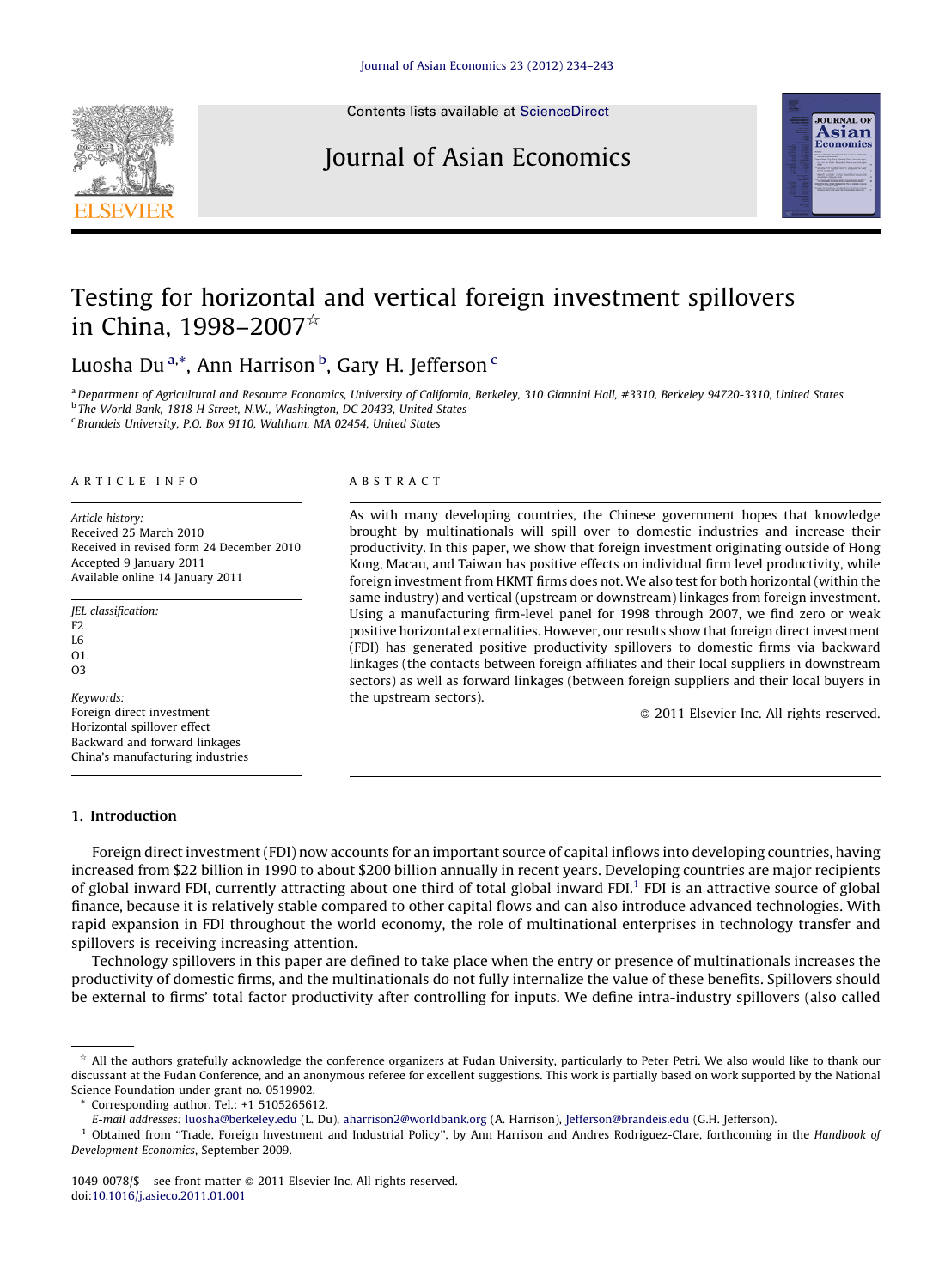horizontal spillovers) to occur when domestic firms are affected by foreign corporations located in the same sector, while inter-industry spillovers (vertical spillovers) occur when foreign investors enhance the productivity of domestic firms through vertical linkages. Vertical linkages are possible through both backward linkages (between foreign affiliates and their local suppliers) and forward linkages (between foreign suppliers and their local buyers).

There have been a number of recent papers that test for either horizontal or vertical linkages (see, for example [Aitken](#page--1-0) and [Harrison](#page--1-0) (1999), Hu and [Jefferson](#page--1-0) (2002), [Javorcik](#page--1-0) (2004), and Lin, Liu, and Zhang [\(2009\)\)](#page--1-0). Most of this literature finds mixed evidence on horizontal spillovers, with a number of authors even documenting negative spillovers. In this paper, we confirm that horizontal spillovers are not significant in Chinese manufacturing, suggesting that competition from foreign-owned firms in the same sector has neither strong positive nor negative effects on domestic plant productivity. In contrast, recent studies generally find support for positive vertical spillovers from downstream foreign firms to upstream suppliers (so-called backward linkages). In this paper, we find evidence of vertical linkages via both forward and backward channels.

Since opening its economy to the outside world in late 1978, China has absorbed an increasing amount of FDI. It is now among the world's largest hosts of FDI inflows. With the entry of China into the World Trade Organization, China's economy is becoming increasingly open to foreign investors. Potential positive spillover effects are indeed the main rationale behind the Chinese government's aggressive efforts over the past two decades to attract foreign investment to China (Hu & [Jefferson,](#page--1-0) [2002](#page--1-0)). However, few studies estimate the impact of FDI spillovers on China's economy. Hu and [Jefferson](#page--1-0) (2002) are the first authors to use firm-level data to study horizontal FDI spillovers in China. They find that FDI reduces productivity and market share of domestic firms in the short run.

One recent manuscript that investigates both horizontal and vertical FDI spillovers in China is Lin et al. [\(2009\).](#page--1-0) In contrast to [Javorcik](#page--1-0) (2004), they find bigger forward and smaller backward spillovers. Our results differ from theirs, in part because we focus on total factor productivity and they examine value-added productivity and also use a different estimation method. We use an approach to productivity measurement pioneered by Olley and Pakes [\(1996\).](#page--1-0) This leads to bigger backward linkages and smaller forward linkages.

Our empirical strategy follows [Javorcik](#page--1-0) (2004) and Olley and Pakes [\(1996\)](#page--1-0). First, we use [Javorcik](#page--1-0) (2004)'s empirical strategies to calculate Backward and Forward linkages and follow her estimation models to test whether there are vertical FDI spillovers in the manufacturing sector in China, and if so, through what mechanism these spillovers occur. By using a rich set of data collected by the Chinese National Statistical Bureau from its annual survey of industrial firms with annual sales of more than five million yuan,<sup>2</sup> we find that positive and significant vertical spillovers occurred through both backward and forward linkages. These results are consistent with the small set of case studies on vertical externalities from foreign investment on other countries: all previous research outside of China finds that vertical linkages operated through downstream linkages between domestic suppliers and foreign users of their inputs.

We address the endogeneity of inputs by applying the strategy proposed by Olley and Pakes [\(1996\).](#page--1-0) To address the potential problem of sector-level FDI variables and domestic plant productivity being jointly determined, we also explore the robustness of our results to using lagged measures of foreign investment at the sector level. We apply a variety of specifications to take into account firm-specific fixed effects, and find that our results are robust to these alternative approaches.

The results indicate significant heterogeneity across firms in responding to foreign investment. Specifically, we find that the sources of foreign investment matter. Firms with equity participation from other foreign sources, principally the OECD economies, show positive effects on individual firm level productivity; while foreign investment from Hong Kong, Macao or Taiwan does not.

The rest of paper is organized into five further sections. Section 2 summarizes previous empirical and theoretical work in this field. In Section [3,](#page--1-0) we describe the data used in this paper and review broad trends for the 1998 through 2007 period. Section [4](#page--1-0) lays out the empirical strategy, discusses the econometric issues, and presents the empirical results. Section [5](#page--1-0) concludes.

### 2. Literature review

Research on the impact of FDI for domestic firms dates back to the study of Caves [\(1974\),](#page--1-0) who examined FDI in manufacturing sectors within Canada and Australia. He found that productivity levels are higher for domestic Australian firms that compete in industries with a higher FDI presence. Following his pioneering work, [Globerman](#page--1-0) (1979) also found some weak evidence of positive FDI spillovers. Summarizing these earlier studies,<sup>3</sup> [Blomstrom](#page--1-0) (1986) did not find evidence in support of the hypothesis that foreign investment speeds up the transfer of any specific technology to Mexico. The main disadvantage of these studies is that they all use industry-level data, which fails to disentangle the direction of causality between foreign presence and productivity improvement.

<sup>&</sup>lt;sup>2</sup> The data set includes data for all state-owned enterprises, regardless of whether they meet the 500 million yuan threshold or not.

 $3$  As Blomstrom summarizes, three available econometric studies deal with the influence of foreign investment on the technical efficiency of host country firms. One focuses on Australia [\(Caves,](#page--1-0) 1974), one on Canada [\(Globerman,](#page--1-0) 1979), one on Mexico ([Blomstrom](#page--1-0) & Pearson, 1983). All three find some support for the spillover benefit hypothesis, but none of the studies analyzes the nature of spillover efficiency in depth.